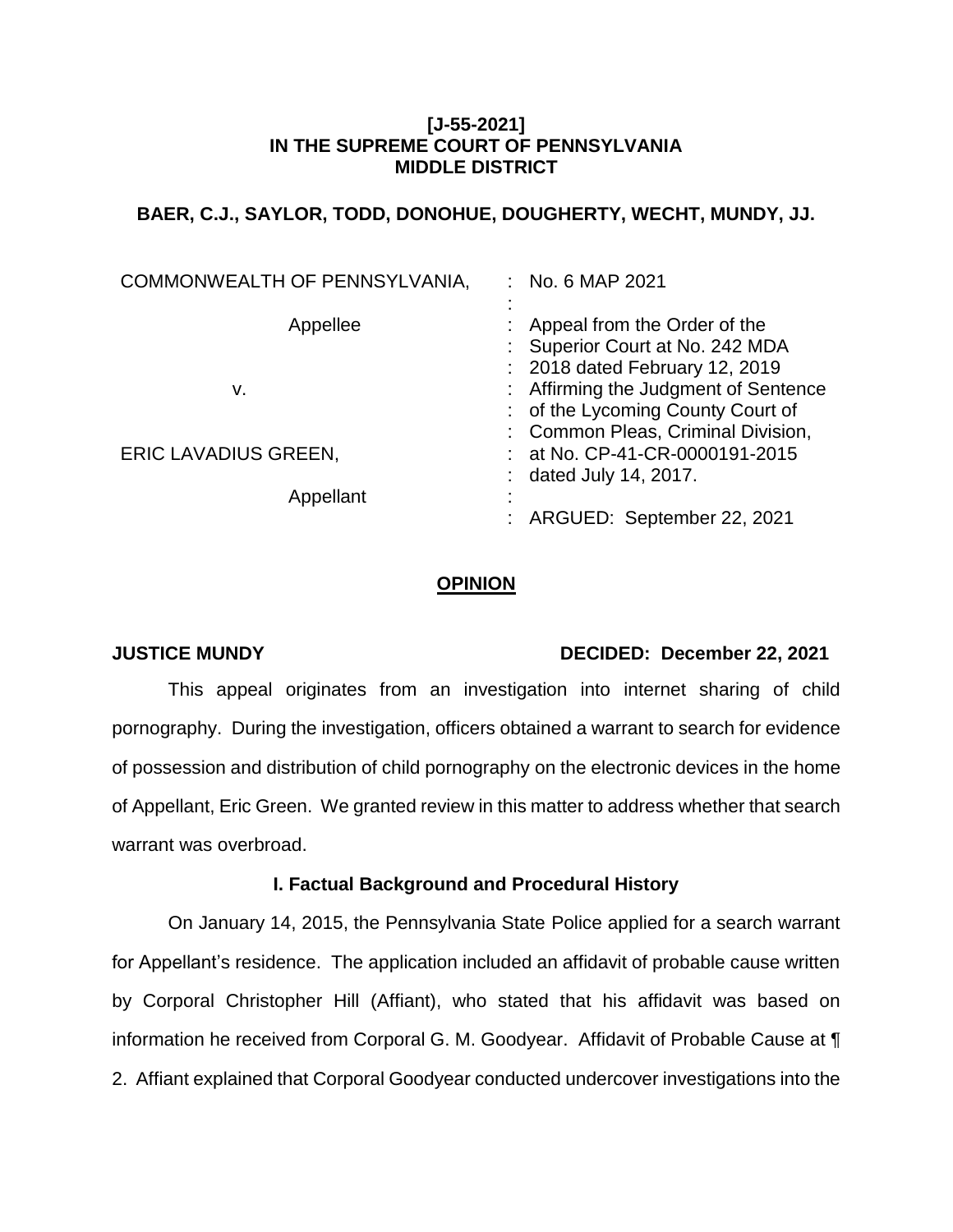sharing of child pornography over the internet. *Id*. at ¶ 20. On December 28, 2014, Corporal Goodyear located a computer that was sharing child pornography on BitTorrent, a peer-to-peer file sharing network.<sup>1</sup> Id. Corporal Goodyear was able to download files

 $\overline{a}$ <sup>1</sup> These terms were defined earlier in the affidavit as follows:

> **File Sharing** - the practice of distributing or providing access to digitally stored information (computer files), such as computer programs, music files, movie files, picture files, documents, or any other type of computer file. It may be implemented in a variety of storage, transmission, and distribution models. Common methods are manual sharing using removable media, centralized computer file server installations on computer networks, World Wide Web-based hyperlinked documents, and the use of distributed peer-topeer (P2P) networking.

> **Peer-to-Peer (P2P) Networking** - a network of computers composed of participants that make a portion of their resources (such as processing power, disk storage, and network bandwidth) available directly to their peers without intermediary network hosts or servers. Peers are both suppliers and consumers of resources, in contrast to the traditional client-server model where only servers supply, and clients consume (i.e. computer users can both download other peers' computer files, as well as, make their own files available for upload, or "share").

Affidavit of Probable Cause at ¶ 6. The affidavit also provided the following illustration of

how a peer-to-peer filing sharing program like BitTorrent operates in practice:

For example[,] a person interested in obtaining child pornographic images would query a tracker with a search term that he believes will provide a list of child pornographic material. The tracker then responds with a list of possible matching .torrent files[, a filename extension similar to .doc or .pdf]. The results of the search are returned to the user's computer and displayed. The user selects from the results displayed indicating the file he/she wants to download. The files are downloaded directly from the computers sharing them and are then stored in the area previously designated by the user where it remains until moved or deleted.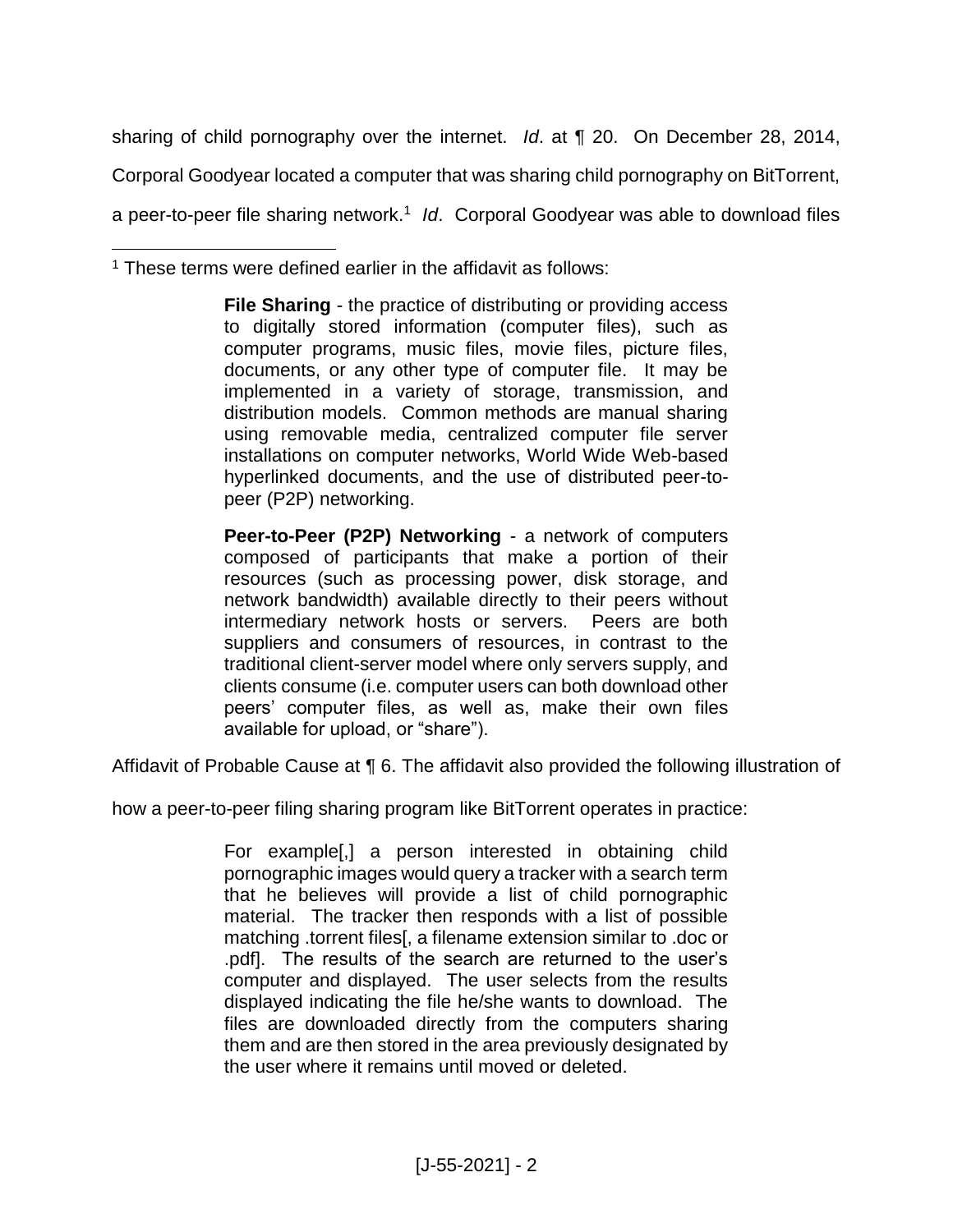directly from the user of that computer, which included a photograph of a prepubescent girl wearing a sheer dress with her legs spread as to clearly display her genital area. *Id*. Affiant explained that investigators can ascertain the IP address used by any computer sharing files. *Id*. at ¶ 19. As a result, Corporal Goodyear obtained the IP address for the computer that shared the image. He then utilized the American Registry of Internet Numbers to learn that the IP address was assigned to the internet service provider Comcast Cable Communications (Comcast).<sup>2</sup> Id. at ¶ 21. On January 12, 2015, in

 $\overline{a}$ *Id*. at ¶ 15.

<sup>2</sup> The affidavit also included definitions for these terms:

**IP (Internet Protocol) Address**, a numerical identification and logical address that is assigned to devices participating in a computer network utilizing the Internet Protocol for communication between its nodes. Although IP addresses are stored as binary numbers, they are usually displayed in human-readable notations, such as 208.77.188.166. Every machine that is on the Internet has a unique IP number - if a machine does not have an IP number, it is not really on the Internet.

**American Registry of Internet Numbers (ARIN)** - The American Registry for Internet Numbers (ARIN) is a nonprofit organization, responsible for managing the Internet numbering resources for North America, a portion of the Caribbean, and sub-equatorial Africa. Other registry organizations are separately responsible for registering and maintaining domain names, which are commonly used unique identifiers that are translated into numeric addresses (IP numbers). IP numbers are globally unique, numeric identifiers that computers use to identify hosts and networks connected to the Internet. A free public database lookup is available from their website located at http://www.arin.net. This database can be searched to determine who an [IP] address is assigned. This is usually a large business or an Internet Service Provider (ISP).

Affidavit of Probable Cause at ¶ 6.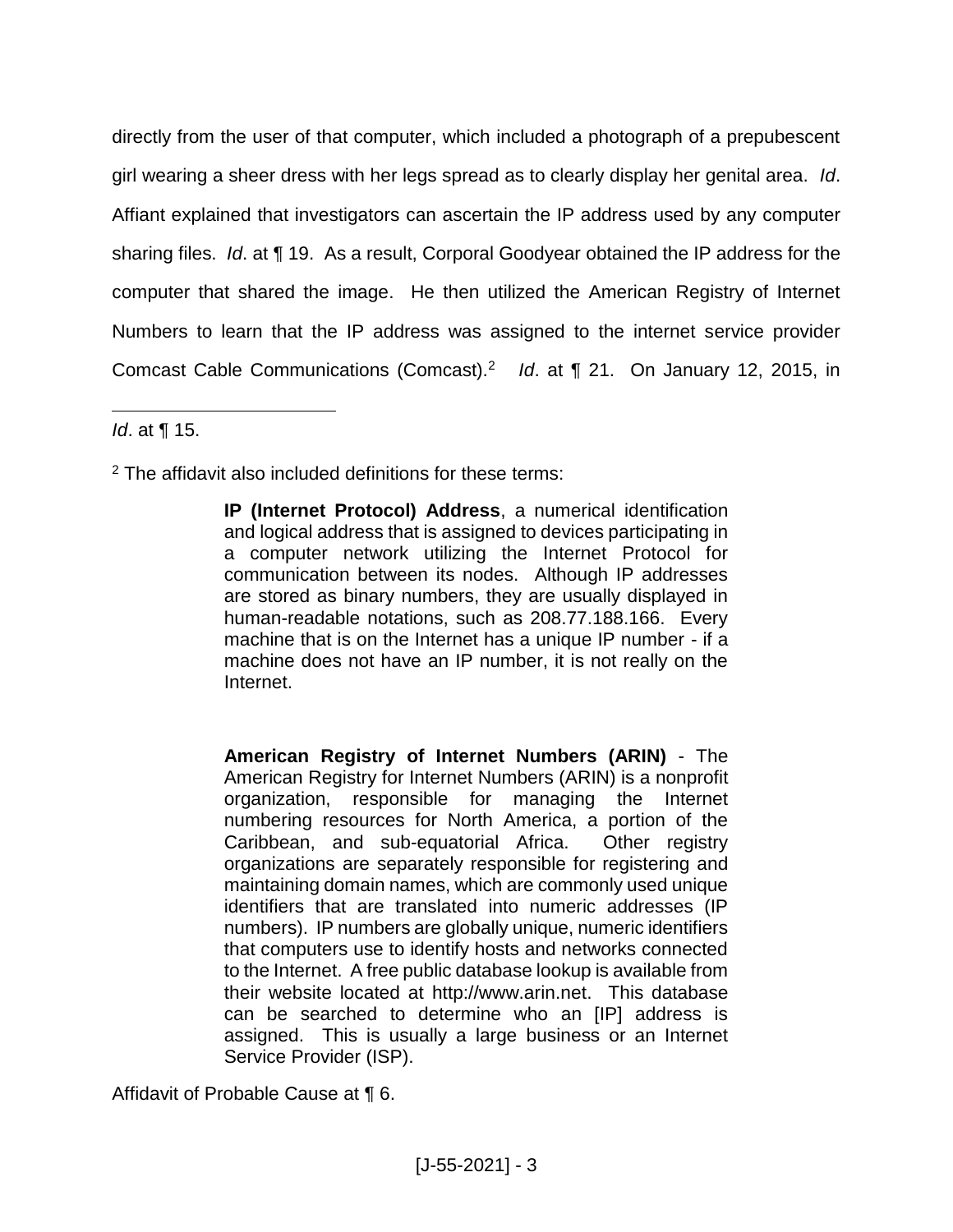response to a court order, Comcast identified Appellant as the subscriber assigned to that IP address and provided his residential address. *Id*. at ¶ 22. Affiant explained that individuals involved in the sharing and downloading of child pornography usually maintain their collections in the privacy and security of their own home, often without the knowledge of others residing with them. *Id*. at ¶¶ 23a, 25. The user identified by Corporal Goodyear "had such a collection of child pornography available on a [file-sharing network.]" *Id*. at ¶¶ 24-25. Therefore, based on Corporal Goodyear's investigation, Affiant stated his belief that a user of a computer connected to the internet at Appellant's address was sharing child pornography on the BitTorrent Network. *Id*.

Affiant also provided extensive details relevant to the search warrant, such as background information about the investigators, their experience with computer-based crimes, and the technical processes involved in investigating those crimes. *Id*. at ¶¶ 1- 19. Affiant began by describing his own and Corporal Goodyear's qualifications and certifications, including the fact that they both are certified forensic computer examiners. *Id.* at  $\P$  3-7. Affiant received training on crimes involving handheld computing devices, basic cell phone investigations, internet investigations, intermediate data recovery and acquisition, and was also specifically trained in BitTorrent investigations. *Id*. Both Affiant and Corporal Goodyear participated in investigations where computers were used to facilitate crimes, including child pornography cases. *Id*. at ¶¶ 4-5. Through their experiences they became "familiar with the techniques and methods of operation utilized by individuals involved in criminal activity to conceal their activities from detection by law enforcement." *Id*.

Based on their qualifications, Affiant stated that he and Corporal Goodyear "know that searching and seizing information from computers often requires investigators to seize all electronic storage devices (along with related peripherals) to be searched later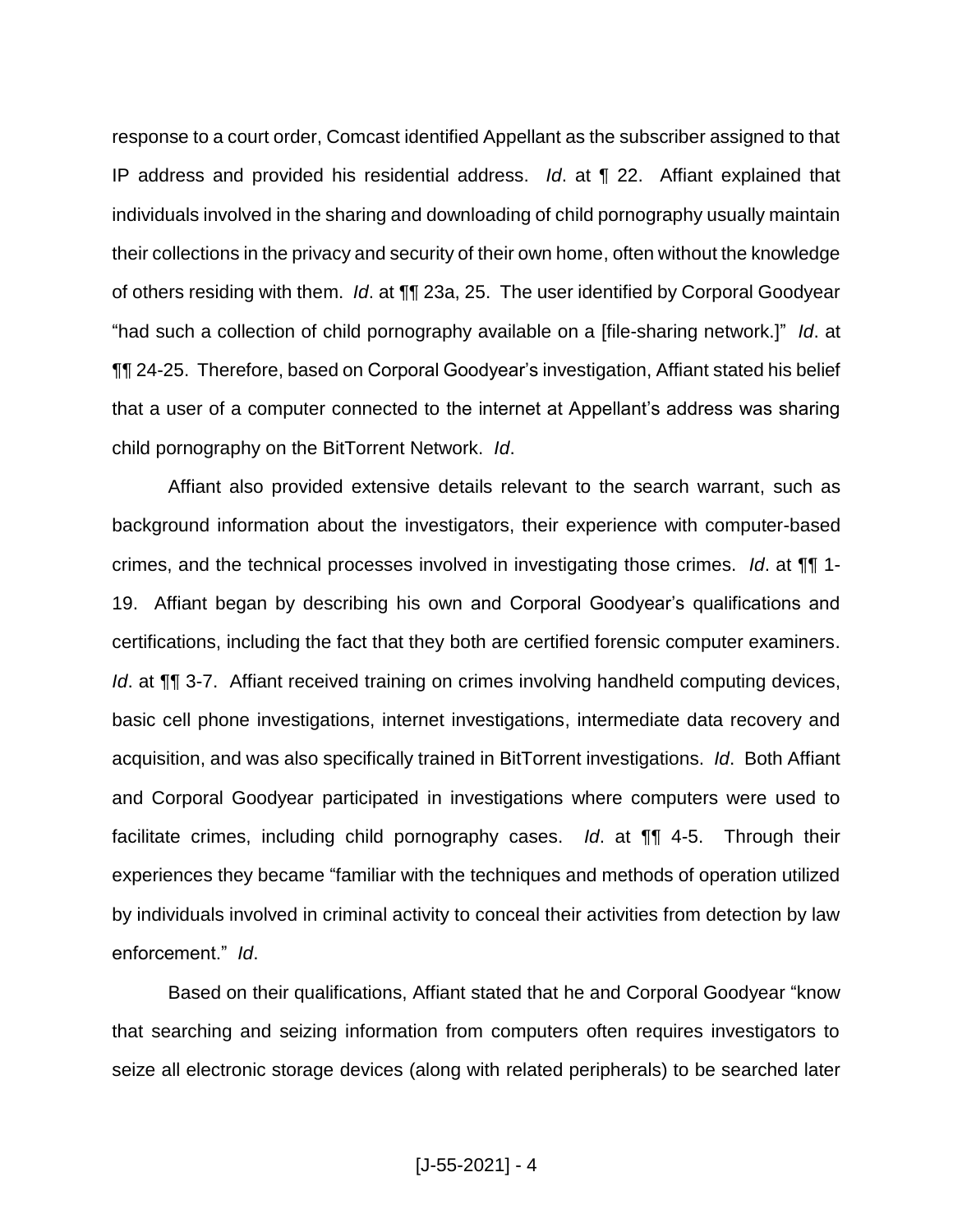by a qualified computer expert in a laboratory or other controlled environment." *Id*. at ¶ 7. Affiant explained that this type of seizure, along with a later search, is necessary because:

> a. Computer storage devices (like hard drives, diskettes, tapes, laser disks, and CD-ROMs) can store the equivalent of hundreds of thousands of pages of information. Additionally, a suspect may try to conceal criminal evidence, and he might store criminal evidence in [a] random order or with deceptive file names or deceptive file extensions. This requires searching authorities to examine all the stored data to determine which particular files are evidence or instrumentalities of crime. This sorting process can take weeks or months, depending on the volume of data stored, and it would be impractical to attempt this kind of data search on site.

> b. Searching computer systems for criminal evidence is a highly technical process, requiring expert skill and a properly controlled environment. The vast array of computer hardware and software available requires even computer experts to specialize in some systems and applications, so it is difficult to know before a search which expert is qualified to analyze the system and its data. In any event, data search protocols are exacting scientific procedures designed to protect the integrity of the evidence and to recover even "hidden," erased, compressed, password-protected, or encrypted files. Since computer evidence is extremely vulnerable to inadvertent or intentional modification or destruction (both from external sources and from destructive codes imbedded in the system, such as "booby traps"), a controlled environment is essential to its complete and accurate analysis.

*Id*. Affiant also explained that it is necessary to seize peripheral devices for "the analyst

to be able to properly re-configure the system as it now operates in order to accurately

retrieve the evidence contained therein." *Id*. at ¶ 8.

On January 14, 2015, a magisterial district judge granted the warrant to search

Appellant's home based on Corporal Hill's affidavit of probable cause. The warrant

identified the items that could be searched for and seized as follows: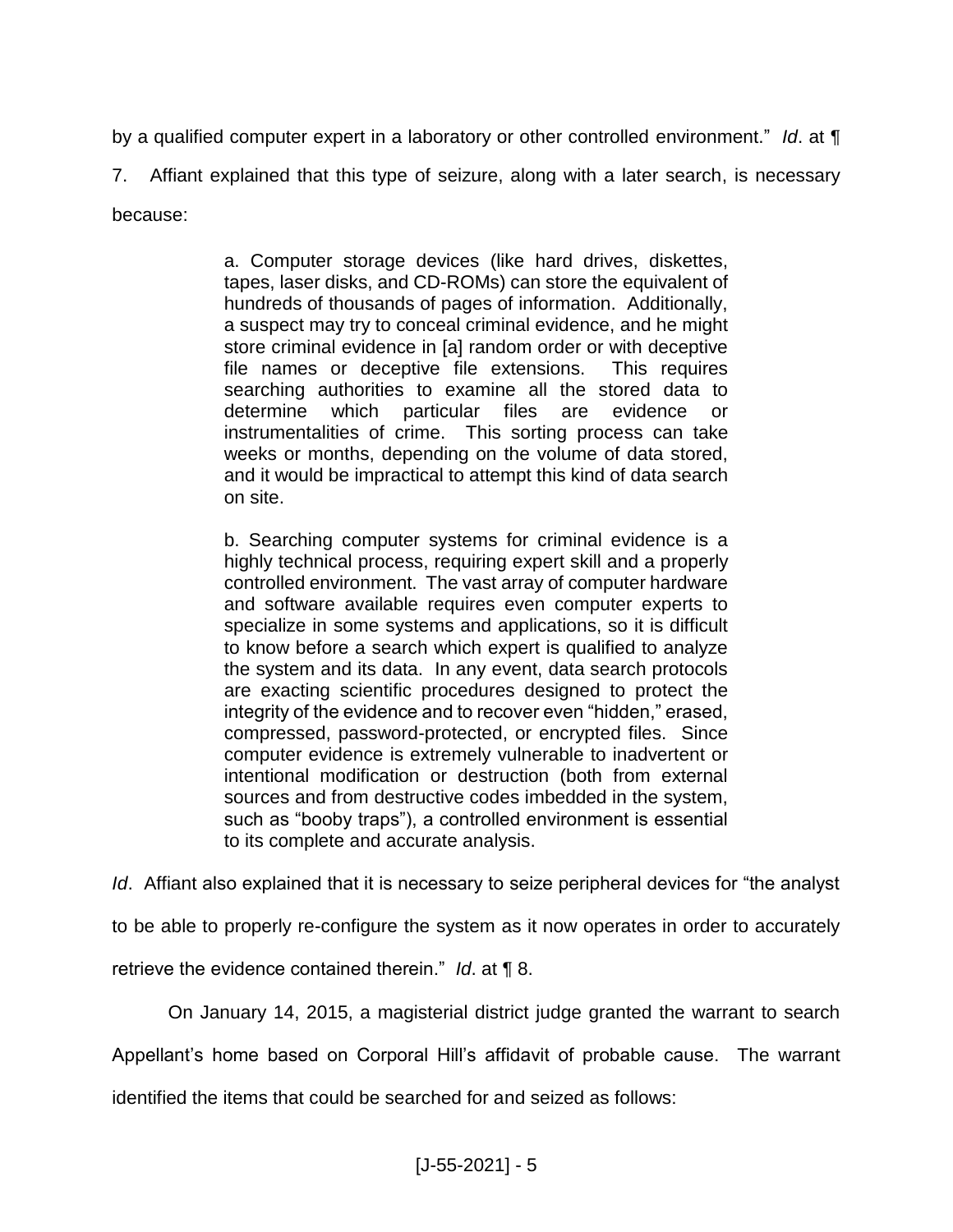Any and all computer hardware, including, but not limited to, any equipment which can collect, analyze, create, display, convert, store, conceal, or transmit electronic, magnetic, optical or similar computer impulses or data. Any computer processing units, internal and peripheral storage devices, (such as fixed disks, eternal hard disks, floppy disk drives, and diskettes, tape drives, tapes, and optical storage devices), peripheral input/output devices (such as keyboards, printers, scanners, plotters, video display monitors, and optical readers), and related communication devices such as modems, cables, and connections, recording equipment, as well as any devices, mechanisms, or parts that can be used to restrict access to computer hardware. **These items will be seized and then later searched for evidence relating to the possession and/or distribution of child pornography.** This search is also to include any and all cellular phones, including, but not limited to, any cellular device that can collect, analyze, create, convert, store, conceal, transmit electronic data, and the items associated with any cellular device such as power cords, bases, sim cards, and memory cards.

Application for Search Warrant and Authorization at 1-2 (emphasis added).

On January 15, 2015, Corporal Hill and a team of other officials executed the search warrant on Appellant's home. N.T. Trial, 3/6/17, at 61. Those who executed the warrant included members of the mobile forensic lab, which allowed investigators to preview digital evidence on site. *Id*. During the search, authorities previewed a Samsung Galaxy phone and saw that it contained images of child pornography. *Id*. Appellant admitted that he was the only person who used that phone and that he used the BitTorrent program on the phone and his computer. *Id*. at 62-63. The phone was seized and data was later extracted for evidence of child pornography. *Id*. The forensic search of the phone discovered approximately 100 pornographic photographs of young girls. *Id*. at 7- 9.<sup>3</sup> The Commonwealth subsequently charged Appellant with approximately 100 counts of both possession of child pornography and criminal use of a communication facility.

<sup>&</sup>lt;sup>3</sup> These are the most specific details in the record relating to the execution of the search warrant and the forensic extraction of data from the phone. Notably, these details were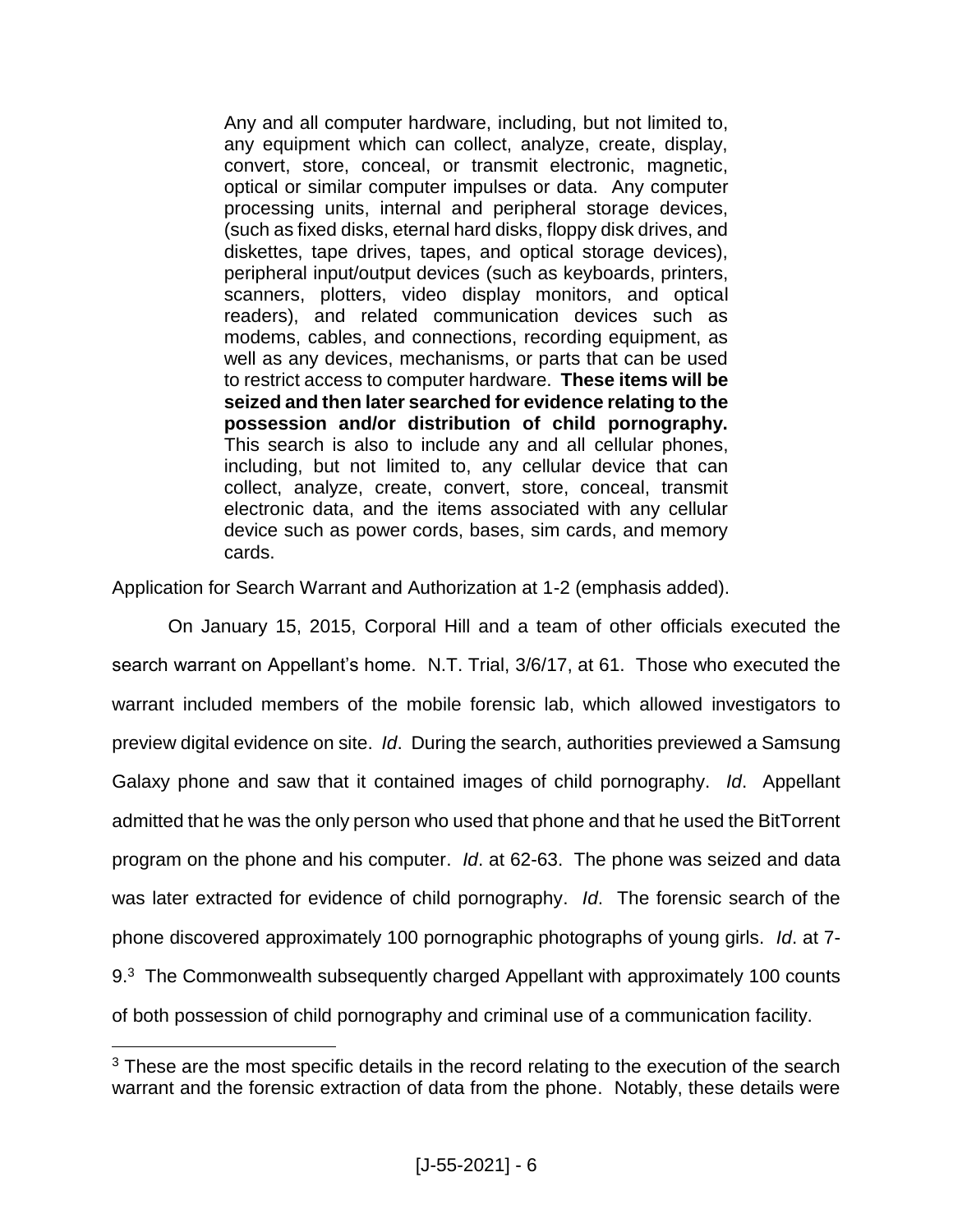Prior to trial, Appellant filed a motion to suppress. Relevant to the issue before us, Appellant argued that:

> [T]he search warrant in this case [was] overbroad in violation of [Article I section 8 of the Pennsylvania Constitution and under the Fourth Amendment to the United States Constitution]. Here, the warrant allowed the police to seize and analyze and search any and all electronic equipment which would be used to store information without limitation to account for any non-criminal use of said equipment. That is to say, the warrant allows the police to search any and all files on the electronic devices regardless of whether said files were used for criminal purposes as opposed to non-criminal purposes.

Motion to Suppress at 2-3 (internal quotations omitted). Appellant also argued that the warrant was not supported by probable cause because the IP address could have been utilized by a device outside Appellant's residence. *Id*. at 3.

On June 30, 2016, the parties argued the motion to suppress during a hearing before the Honorable Nancy L. Butts. Corporal Hill testified regarding Appellant's challenge to probable cause based on the IP address. He explained that the IP address identified the physical location of the modem providing internet access to the device that was sharing child pornography. N.T. Suppression Hearing, 6/30/16, at 10. However, the IP address could not identify for the investigators the exact electronic device that shared the images. *Id*. at 10-11. Therefore, no information in this case could have led

elicited during trial and were not at issue during the suppression hearing. Appellant never claimed, within his motion to suppress or during the suppression hearing, that the officers' method of searching his home or device was improper in any way.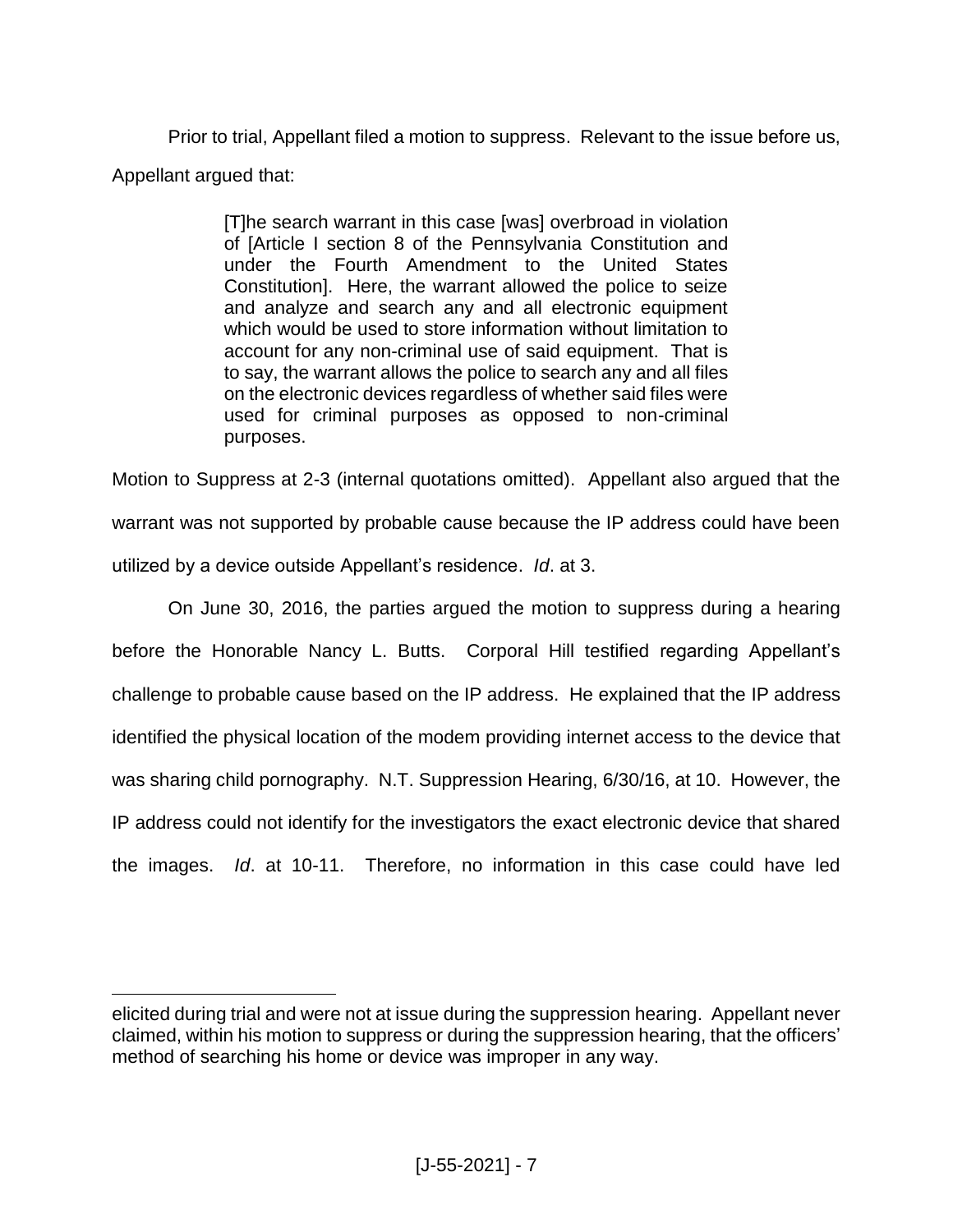investigators to a particular device. The street address assigned to the IP address was the most specific identifiable location. *Id.* at 11-12.

The parties then argued the breadth issue without further testimony. Appellant claimed that the warrant was overbroad because it allowed officers "to seize all computers, regardless of who they belonged to or who used them or what they were used for, so that they can search all the files and all of the computers looking for child pornography." *Id*. at 15. The Commonwealth responded that the warrant was not overbroad because "there is a clear outline and clear delineation as to what needs to be seized and searched and [the warrant] also describes why those items need to be seized and searched." *Id*. at 17. It was further explained that although the warrant allowed all electronic devices to be searched, the language of the warrant would not allow officers to conduct an in-depth search of a device that did not have a peer-to-peer file sharing program downloaded:

> **THE COURT:** The Commonwealth's argument or this is what I'm hearing is that you may have grabbed all the electronics in a particular space, but if they don't have the BitTorrent Software to them you would immediately stop investigating that electronic device and go to the next one that would have that file-sharing application or program on it.

**[THE PROSECUTOR]: Correct, Your Honor.** 

*Id*. at 17-18. Appellant concluded by reiterating his argument that the warrant was overbroad because it allowed the potential for too many devices to be searched, but acknowledged that "most of the time [officers] can't trace [criminal activity] to a particular computer." *Id*. at 20.

On December 8, 2016, the suppression court issued an order and opinion denying Appellant's motion to suppress. Regarding Appellant's claim that the warrant was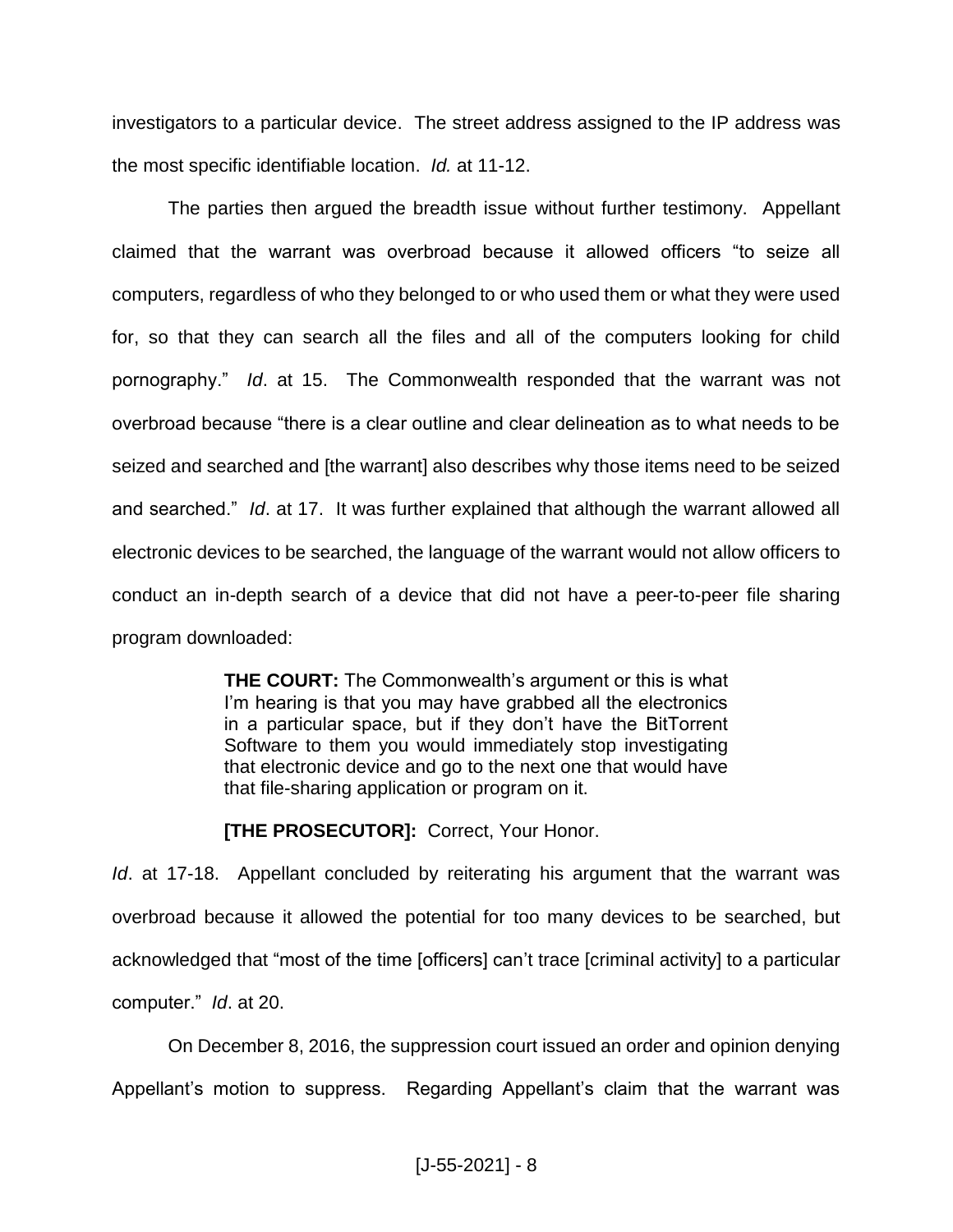overbroad, the court determined that "the scope of the warrant was sufficiently narrow as to exclude evidence of non[-]criminal behavior" because the warrant sought only "evidence relating to the possession and/or distribution of child pornography." Opinion and Order, Dec. 8, 2016, at 4. The court also held that the IP address provided sufficient probable cause to believe that the device that shared child pornography would be present at Appellant's home address. *Id*. at 6.

On March 6, 2017, during Appellant's bench trial, the Commonwealth introduced 99 pornographic images of young girls that were recovered from Appellant's cellphone. At the conclusion of trial, the Honorable Richard A. Gray found Appellant guilty of 99 counts of possession of child pornography and one count of criminal use of a communication facility. On July 14, 2017, the trial court sentenced Appellant to an aggregate term of four to eight years of imprisonment.

Appellant filed a notice of appeal to the Superior Court, claiming, *inter alia*, that the lower court erred in denying his motion to suppress. A unanimous panel of the Superior Court affirmed Appellant's conviction in a published decision. *Commonwealth v. Green*, 204 A.3d 469 (Pa. Super. 2019). In assessing Appellant's contention the warrant was overbroad, the Superior Court differentiated the instant case from two of its prior cases: *Commonwealth v. Orie*, 88 A.3d 983 (Pa. Super. 2004) (holding a warrant was overbroad for authorizing the search of a flash drive for "any contents contained therein" with no limitation to account for non-criminal use), and *Commonwealth v. Melvin*, 103 A.3d 1 (Pa. Super. 2014) (same, for a warrant requesting "all stored communications" to and from two email addresses). Here, the panel agreed with the suppression court that the warrant was not overbroad, holding that: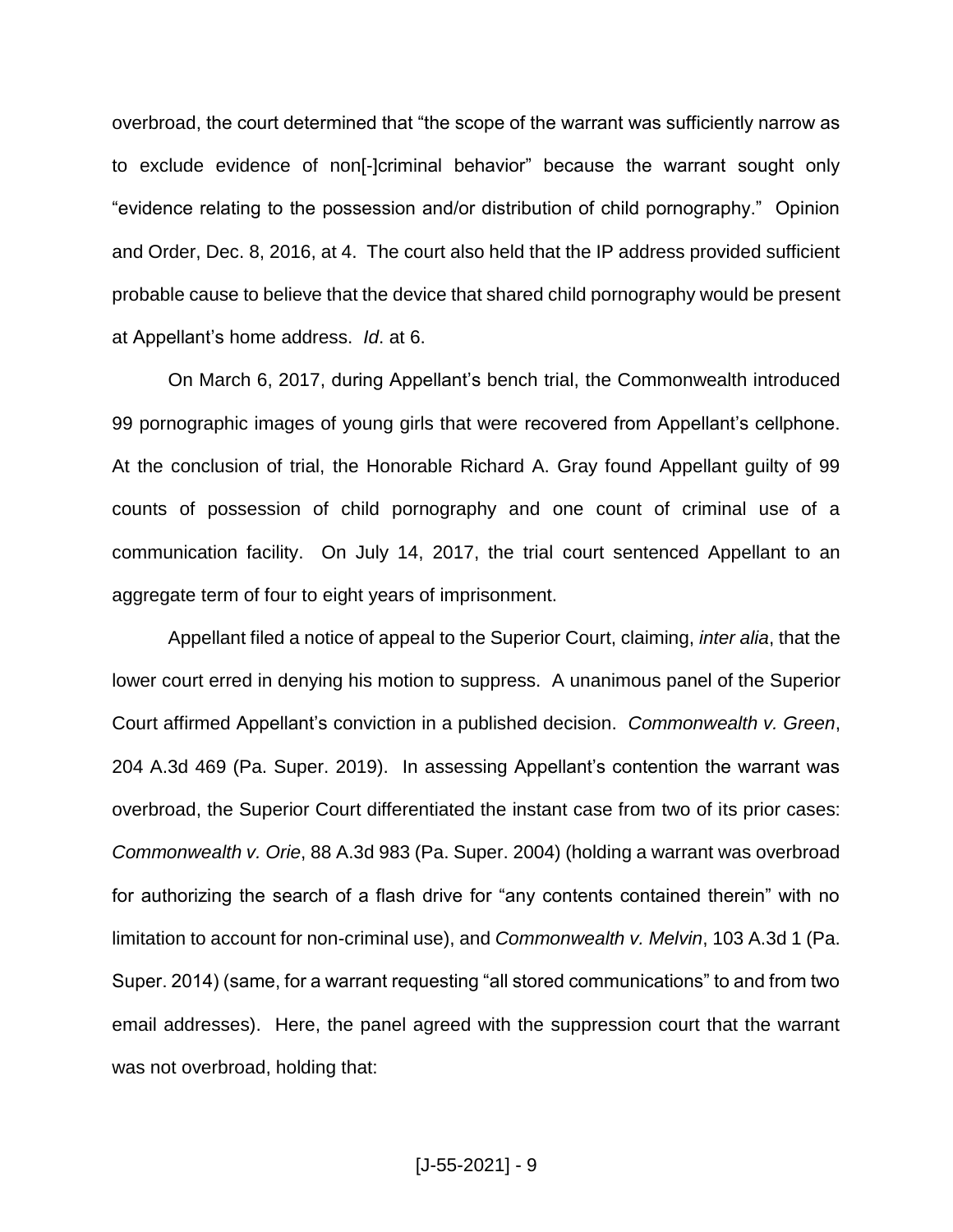The denial of the motion to suppress was not error. [Appellant] was under investigation for computer-based criminal acts, *i.e.*, possession of child pornography on electronic equipment. The warrant contained a general description of the items to be seized, but permitted the seized devices to be searched only for evidence relating to the possession and/or distribution of child pornography.

*Id*. at 483 (quotations omitted). The Superior Court also rejected Appellant's argument that the warrant was unsupported by probable cause because someone outside Appellant's residence could have used the IP address associated with his residence. The Superior Court reasoned that "police were not required to prove their suspicion beyond a reasonable doubt, or disprove arguments that [Appellant] might conceivably raise. . . . Rather, to obtain a warrant, police need only show the probability that evidence of criminality is in the place they seek permission to search. The affidavit here made that showing." *Id*.

Appellant filed a petition for allowance of appeal with this Court, which we granted to address the following issue: "Was the search warrant issued for [Appellant's] home and electronic devices overbroad, and did the affidavit fail to establish probable cause?" *Commonwealth v. Green*, 243 A.3d 1293, (Table) (Pa. 2021) (per curiam order).

### **II. Analysis**

Appellant advances two main arguments as to why the search warrant was overbroad. He first avers that the search warrant "was overbroad due to the disparity between the immense number of items requested to be seized and later searched, and the underlying probable cause offered to support the warrant." Appellant's Brief at 12. He also maintains that the search warrant "was overbroad in that the language used to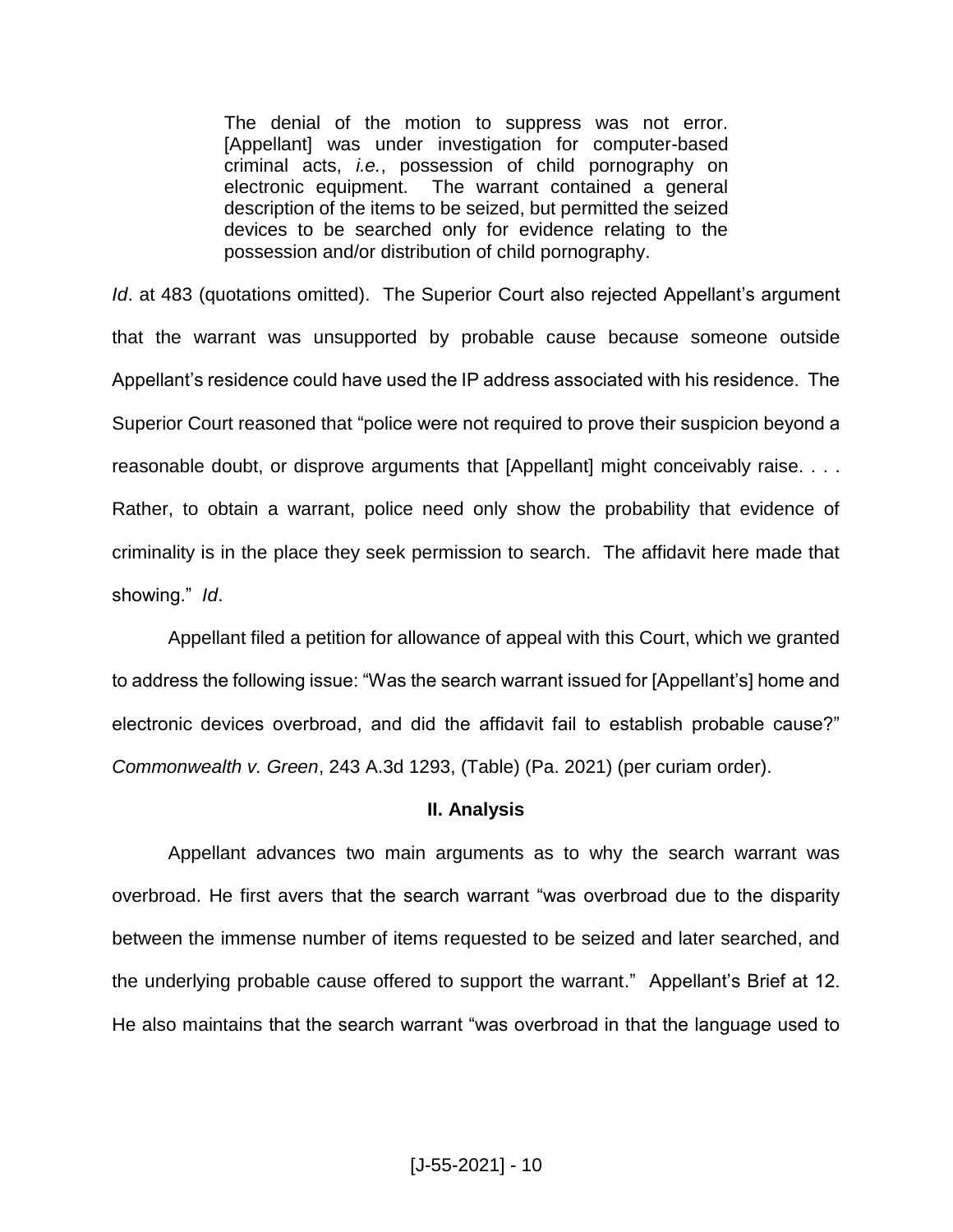particularize the search did nothing to curtail law enforcement from searching each and every file on the seized devices." *Id*. We address each of these components in turn.

The first issue is familiar, as it simply deals with the search and seizure of physical items (computers, cell phones, and other electronic devices) within a physical space (Appellant's home). The second issue is novel, as our Court has not before assessed when a search warrant is overbroad regarding a digital search of electronic files contained within a personal electronic device. Although this Court recently granted review of such an issue in *Commonwealth v. Johnson*, 240 A.3d 575 (Pa. 2020), we never reached the issue of whether the language contained in the warrant in that case was in fact overbroad. That was because an overbreadth analysis begins with an assessment of probable cause, and we held as a threshold matter that there was no probable cause to believe any evidence of criminality would be found within Johnson's phone. *Id*. at 590. Nevertheless, this Court in *Johnson* thoroughly outlined the relevant legal standards for an overbreadth challenge as follows:

> Article I, Section 8 of the Pennsylvania Constitution<sup>4</sup> ensures that citizens of this Commonwealth are protected from unreasonable searches and seizures by requiring that warrants: (1) describe the place to be searched and the items to be seized with specificity and (2) be supported by probable cause to believe that the items sought will provide evidence of a crime. *See, e.g.*, *Commonwealth v. Waltson*, 555 Pa. 223, 724 A.2d 289, 292 (1998). Regarding the former requirement, we have interpreted the phrase "as nearly as may be" in Article I, Section 8 "as requiring more specificity in the description of items to be seized than the federal particularity requirement." *Id*. at 291, *citing Commonwealth v. Grossman*, 521 Pa. 290, 555 A.2d 896, 899 (1989) ("The clear meaning of the language is that a warrant must describe the items as specifically as is reasonably possible."). This more stringent requirement makes general searches impossible and "'prevents the seizure of one thing under a warrant describing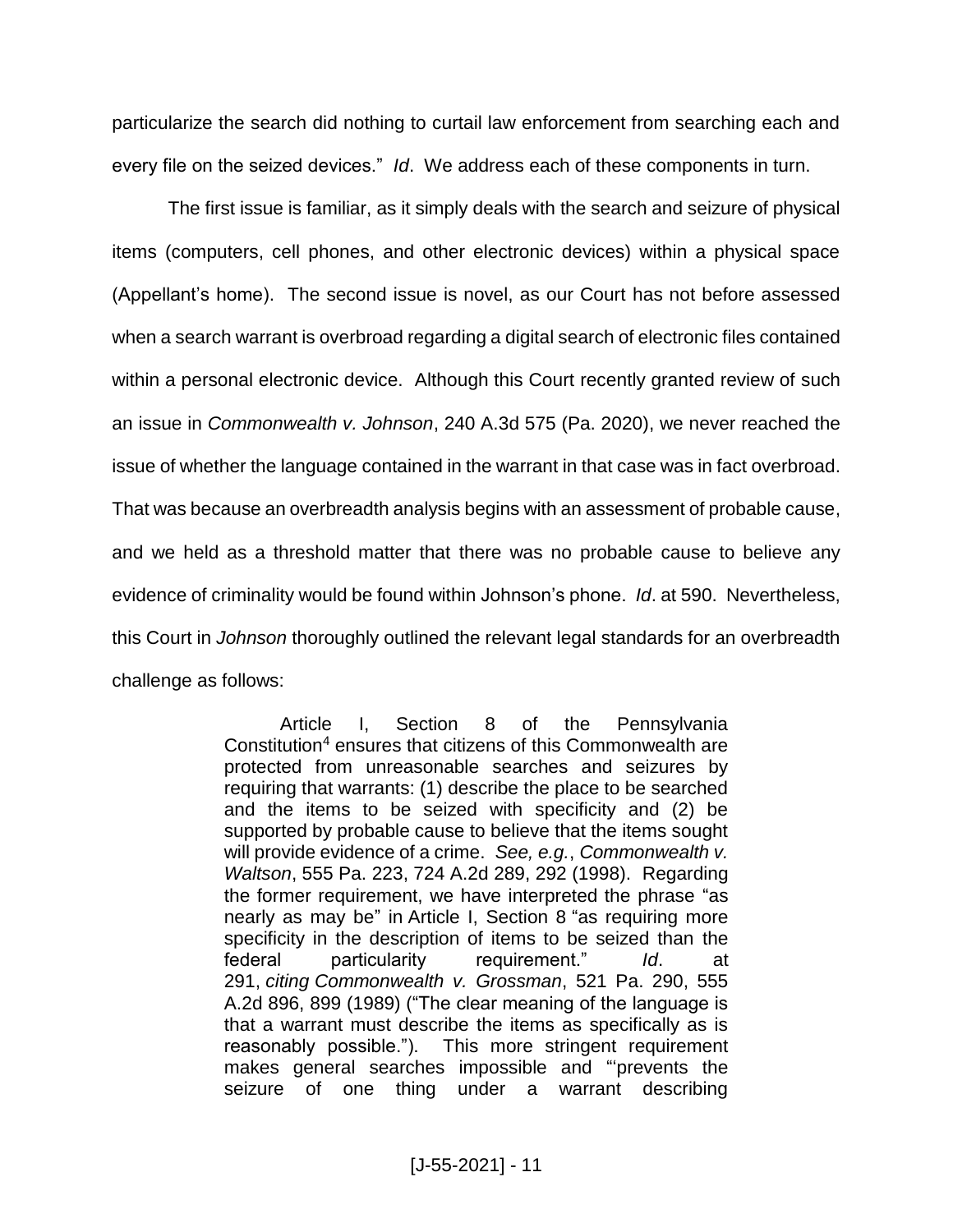another.'" *Grossman*, 555 A.2d at 899, *quoting Marron v. United States*, 275 U.S. 192, 196, 48 S.Ct. 74, 72 L.Ed. 231 (1927); *see also Commonwealth v. Matthews*, 446 Pa. 65, 285 A.2d 510, 514 (1971) ("It cannot be disputed that general or exploratory searches through which officers merely hope to discover evidence of [a]ny kind of [a]ny wrongdoing are not constitutionally permissible.").

Moreover, for particularity purposes, we have clarified that although some courts have treated overbreadth and ambiguity as relating to distinct defects in a warrant, *see Commonwealth v. Santner*, 308 Pa. Super. 67, 454 A.2d 24, 25 n.2 (1982), "both doctrines diagnose symptoms of the same disease: a warrant whose description does not describe as nearly as may be those items for which there is probable cause." *Grossman*, 555 A.2d at 899-900. For that reason, when assessing the validity of the description contained in a warrant, the natural starting point for a court is to determine for what items probable cause existed. *Id*. at 900. "The sufficiency of the description [in the warrant] must then be measured against those items for which there was probable cause. Any unreasonable discrepancy between the items for which there was probable cause [to search] and the description in the warrant requires suppression." *Id*. This is because "[a]n unreasonable discrepancy reveals that the description was not as specific as reasonably possible[,]" *id*., meaning the warrant is overbroad, ambiguous, or perhaps both.

At the same time, we have also recognized the factdependent nature of such claims, and cautioned that "search warrants should 'be read in a common sense fashion and should not be invalidated by hypertechnical interpretations. This may mean, for instance, that when an exact description of a particular item is not possible, a generic description will suffice.'" *Commonwealth v. Rega*, 593 Pa. 659, 933 A.2d 997, 1012 (2007), *quoting* Pa.R.Crim.P. 205, Cmt. In that vein, we have held that "where the items to be seized are as precisely identified as the nature of the activity permits and an exact description is virtually impossible, the searching officer is only required to describe the general class of the item he is seeking." *Matthews*, 285 A.2d at 514; *see also Commonwealth v. Johnson*, 615 Pa. 354, 42 A.3d 1017, 1032 (2012) (search warrant not overbroad where "police were not certain as to the details of the assault and could not know exactly what to specify in the warrant application" and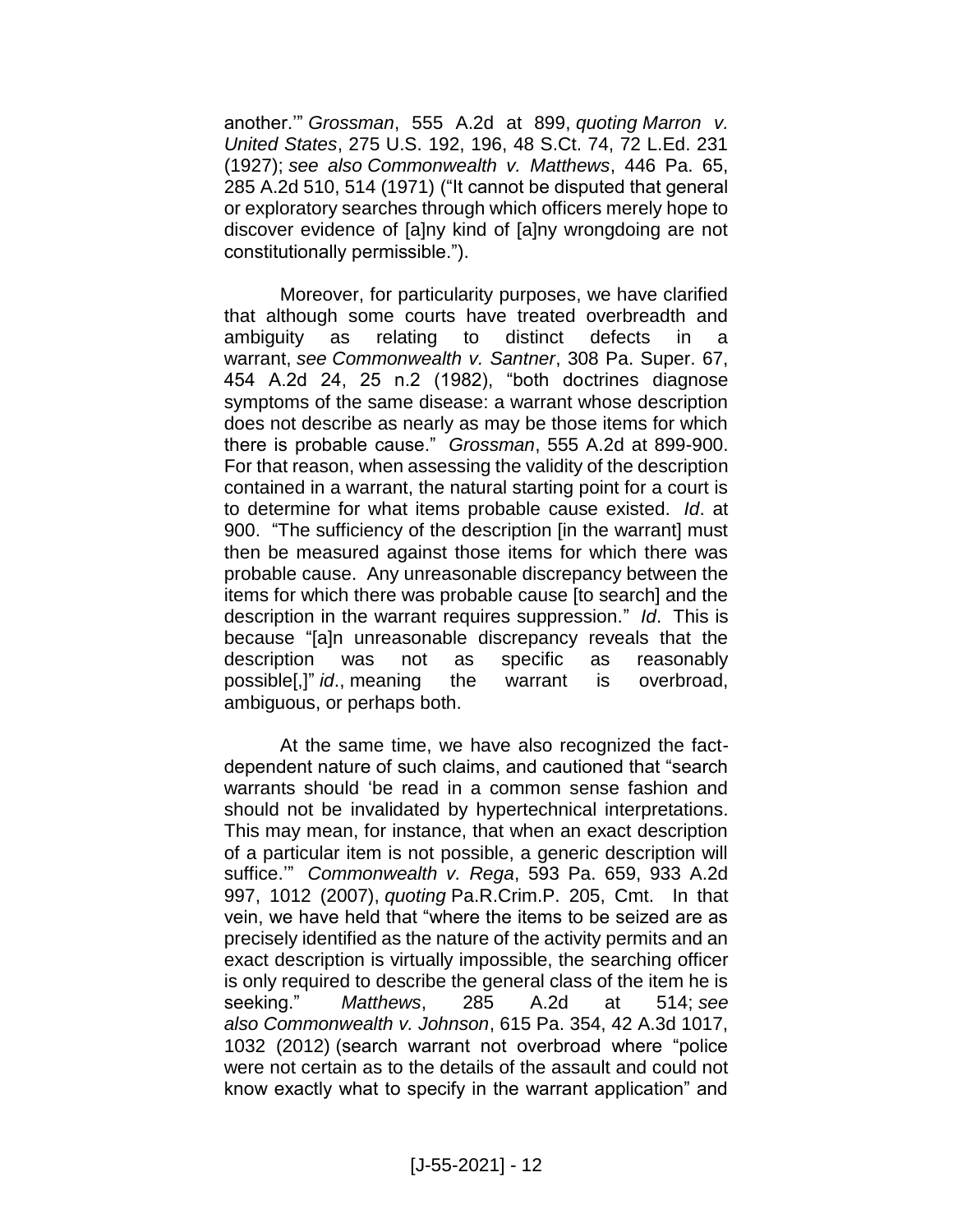"[t]hus, they needed only to describe the class of items to be seized"); *Commonwealth v. Sherwood*, 603 Pa. 92, 982 A.2d 483, 504-05 (2009) (descriptions not overbroad, as the warrants "described the items police were seeking as nearly as possible under the circumstances" and the particular evidence sought "could be found in numerous places"); *In re Search Warrant B-21778*, 513 Pa. 429, 521 A.2d 422, 426 (1987) (search warrant not overbroad where "investigators had no legitimate means of discovering information to narrow down the location of the records").

<sup>4</sup> Article I, Section 8 provides, "[t]he people shall be secure in their persons, houses, papers and possessions from unreasonable searches and seizures, and no warrant to search any place or to seize any person or things shall issue without describing them as nearly as may be, nor without probable cause, supported by oath or affirmation subscribed to by the affiant." PA. CONST. art. I, § 8.

\_\_\_\_\_\_\_\_\_\_\_\_\_\_\_\_\_\_\_\_\_\_\_\_\_\_\_\_\_\_\_\_\_\_\_\_\_\_\_\_\_\_\_\_\_\_\_\_

*Id*. at 584-585.

Additionally, our standard of review for the denial of a suppression motion is *de novo* and "is limited to determining whether the suppression court's factual findings are supported by the record and whether the legal conclusions drawn from those facts are correct." *Commonwealth v. Shaffer*, 209 A.3d 957, 968-69 (Pa. 2019). "Our scope of review is to consider only the evidence of the Commonwealth and so much of the evidence for the defense as remains uncontradicted when read in the context of the suppression record as a whole." *Id*. When the sole issue on appeal relates to a suppression ruling, our review includes only the suppression hearing record and excludes from consideration evidence elicited at trial. *Commonwealth v. Yandamuri*, 159 A.3d 503, 516 (Pa. 2017).

With this legal framework in mind, we will address: (1) whether the warrant was overbroad in the items it permitted to be seized, and (2) whether the warrant was overbroad with respect to the digital search of the electronic devices.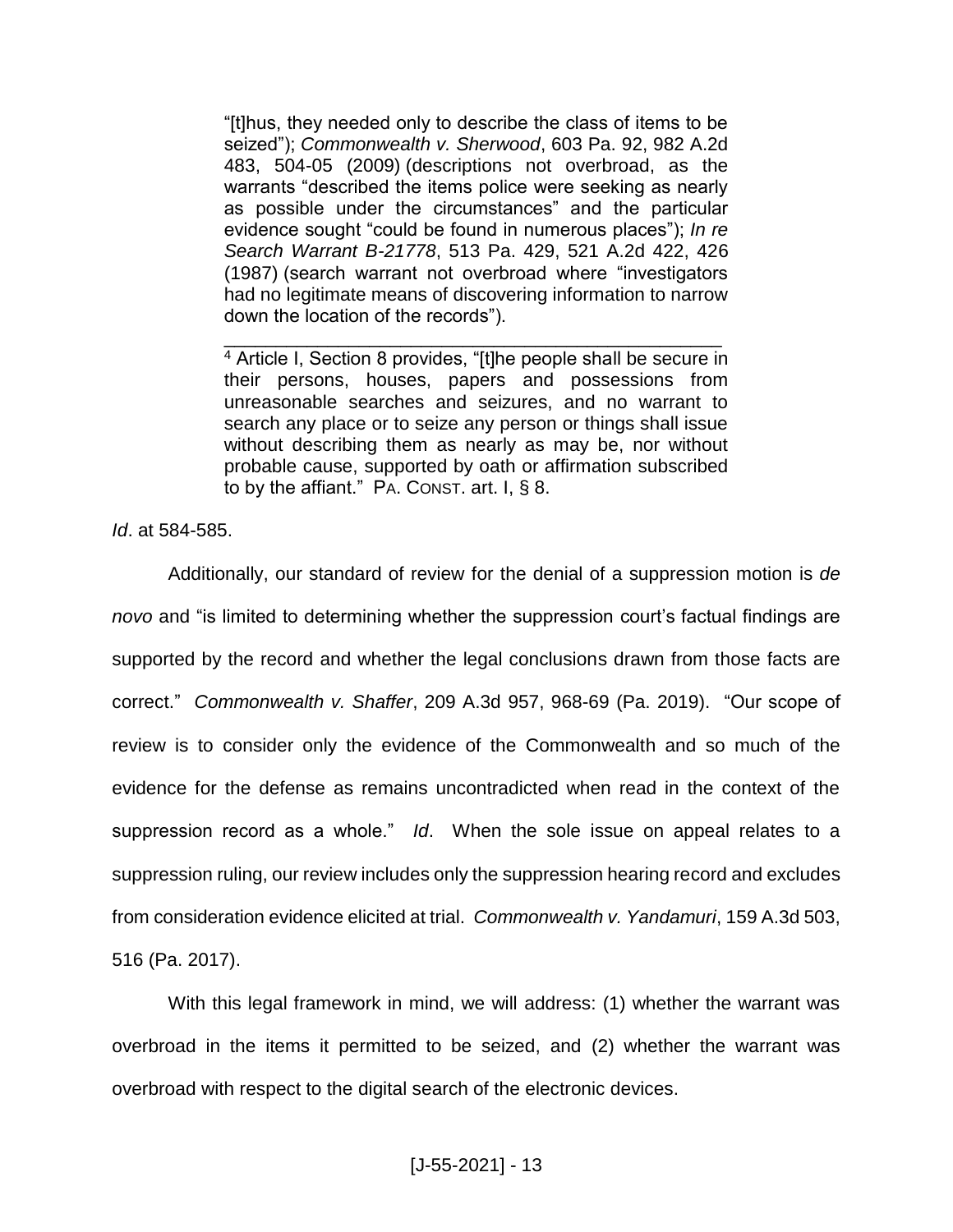## **A. Items the Search Warrant Permitted to be Seized**

The first issue we must address is whether the search warrant "was overbroad in that it authorized seizure of a sweeping list of devices." Appellant's Brief at 11. As we explained in *Johnson*, the natural starting place in assessing the validity of the description contained in a purportedly overbroad warrant is to determine for what items probable cause existed. *Johnson*, 240 A.3d at 587. Probable cause is determined by the totality of the circumstances. *Id*. In determining whether probable cause exists to support a search warrant, the issuing authority is "simply to make a practical, common-sense decision whether, given all the circumstances set forth in the affidavit . . . there is a fair probability that contraband or evidence of a crime will be found in a particular place." *Commonwealth v. Torres*, 764 A.2d 532, 537-38 (Pa. 2001) (citing *Commonwealth v. Gray*, 503 A.2d 921 (Pa. 1986)). A court reviewing the underlying probable cause determination "must view the information offered to establish probable cause in a common-sense, non-technical manner." *Id*. "[P]robable cause is based on a probability, not a *prima facie* case of criminal activity." *Commonwealth v. Housman*, 986 A.2d 822, 843 (Pa. 2009).

Appellant acknowledges that "probable cause existed for law enforcement to seize his phone and computer to look for evidence of the BitTorrent 'seeding' of suspected child pornography observed on December 28, 2014." Appellant's Brief at 15.4 However, according to Appellant, that is *solely* where probable cause existed, and therefore the warrant was overbroad in requesting to seize "every digital device found at the Appellant's

<sup>&</sup>lt;sup>4</sup> The affidavit of probable cause describes "seeders" as "clients/peers that are sharing the files." Affidavit of Probable Cause at ¶ 14.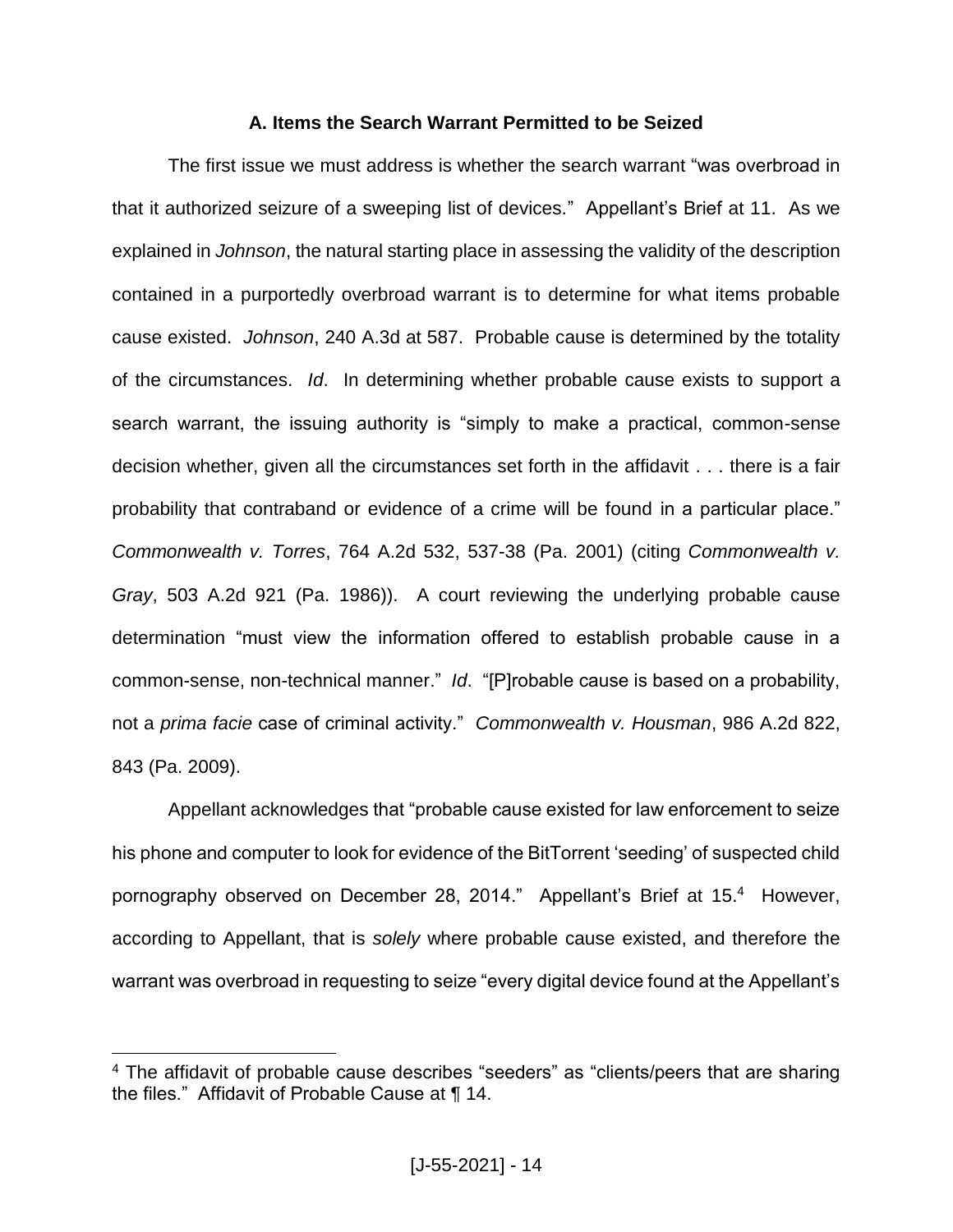address capable of accessing the internet, as well as all peripheral devices, software, etc., with no restriction on ownership whatsoever." *Id*. at 20. We disagree with this contention, as the affidavit of probable cause supporting the warrant was not as narrow as Appellant would suggest. 5

We find that there was probable cause to search and seize all digital devices in Appellant's home, and so the warrant was not overbroad by failing to specify only Appellant's personal phone and computer. Corporal Goodyear's investigation in this case led him to an IP address being used by an unknown device to share child pornography. The owner of that IP address, Comcast, subsequently responded to a court order, identified Appellant as the subscriber of that IP address, and provided Appellant's residential address associated with that subscription. With that information, the warrant explained: "Based on the facts set forth in this affidavit, I believe that probable cause exists to believe that a user of the computer utilizing an internet account with a service address of [Appellant's residential address], was sharing child pornography on the BitTorrent network." Affidavit of Probable Cause at ¶ 24. The warrant did not request to

<sup>5</sup> It is worth emphasizing at this point, that in *Johnson*, a point of contention was the fact that no party affirmatively argued or briefed probable cause. Notwithstanding this Court's explicit pronouncement that probable cause "is one of [the] main tenets" of an overbreadth analysis and that the two concepts could not be "meaningfully untangle[d]," *Johnson*, 240 A.3d 585, 586, Appellant forgoes a complete probable cause analysis in his brief. Although probable cause was specifically included in our grant for review, Appellant's brief goes so far as to omit probable cause from the question presented. Appellant's Brief at 6. Instead, he partially concedes that probable cause existed for certain items (his phone and computer) but provides no probable cause analysis for items he claims made this warrant overbroad (every other digital device). *Id*. at 14-15. This is particularly troubling given the fact that both lower courts found that there *was* probable cause to search all electronic devices in his home. In light of our observations in *Johnson*, going forward, litigants should include analysis of any alleged insufficient showing of probable cause as it relates to their overbreadth challenge.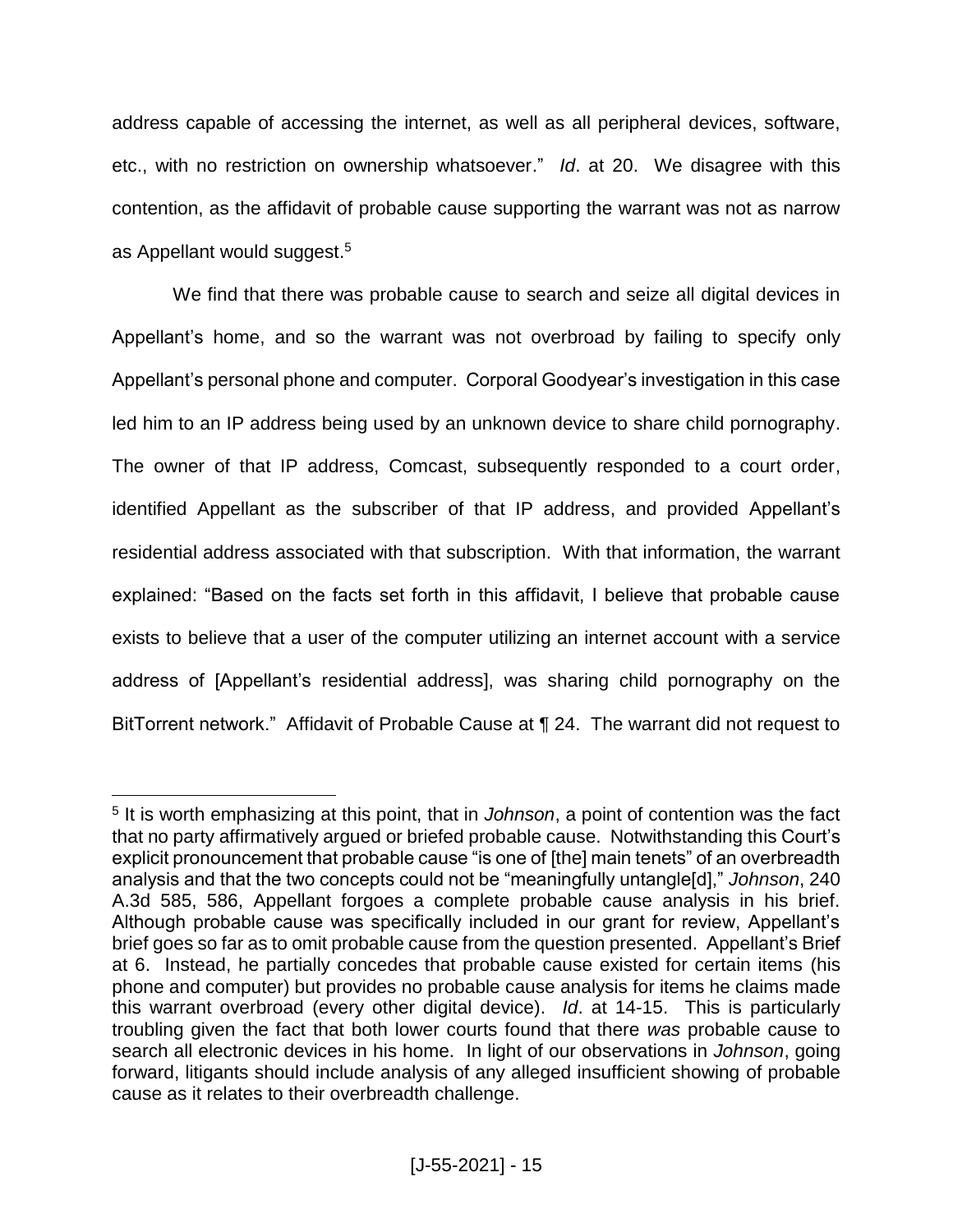search a particular device or even name a particular user because there was no way for investigators to obtain that information prior to a search. Corporal Hill explained the following in this regard during the suppression hearing:

> Q: Okay. And you can't simply tell by the IP address the exact electronic device that was utilized to connect with a website?

[Corporal Hill]: At times, yes. In this case, no.

. . .

Q: Alright. But just to clarify, there was no information in this case which could – which would have led you to a particular device as opposed to just the IP address?

[Corporal Hill]: Correct.

N.T. Suppression Hearing, 6/30/16, at 10-12. Based on the information available to the corporals at the time they requested the warrant, the pornography could have been shared by any user on any device using the internet in the home. There was no way to narrow this inquiry without conducting a search.

Importantly, the warrant also included self-limiting language that permitted the officers only to search for "evidence relating to the possession and/or distribution of child pornography." This line was critical in focusing the search and seizure to items connected with the criminal activity for which there was probable cause. This limiting language prevented an indiscriminate or discretionary search of the home because any actions taken by the searching officers were restricted to only what could yield evidence of child pornography. The record reflects that this was not an exploratory search, but one "directed in good faith towards the objects specified in the warrant." *Matthews*, 285 A.2d at 514.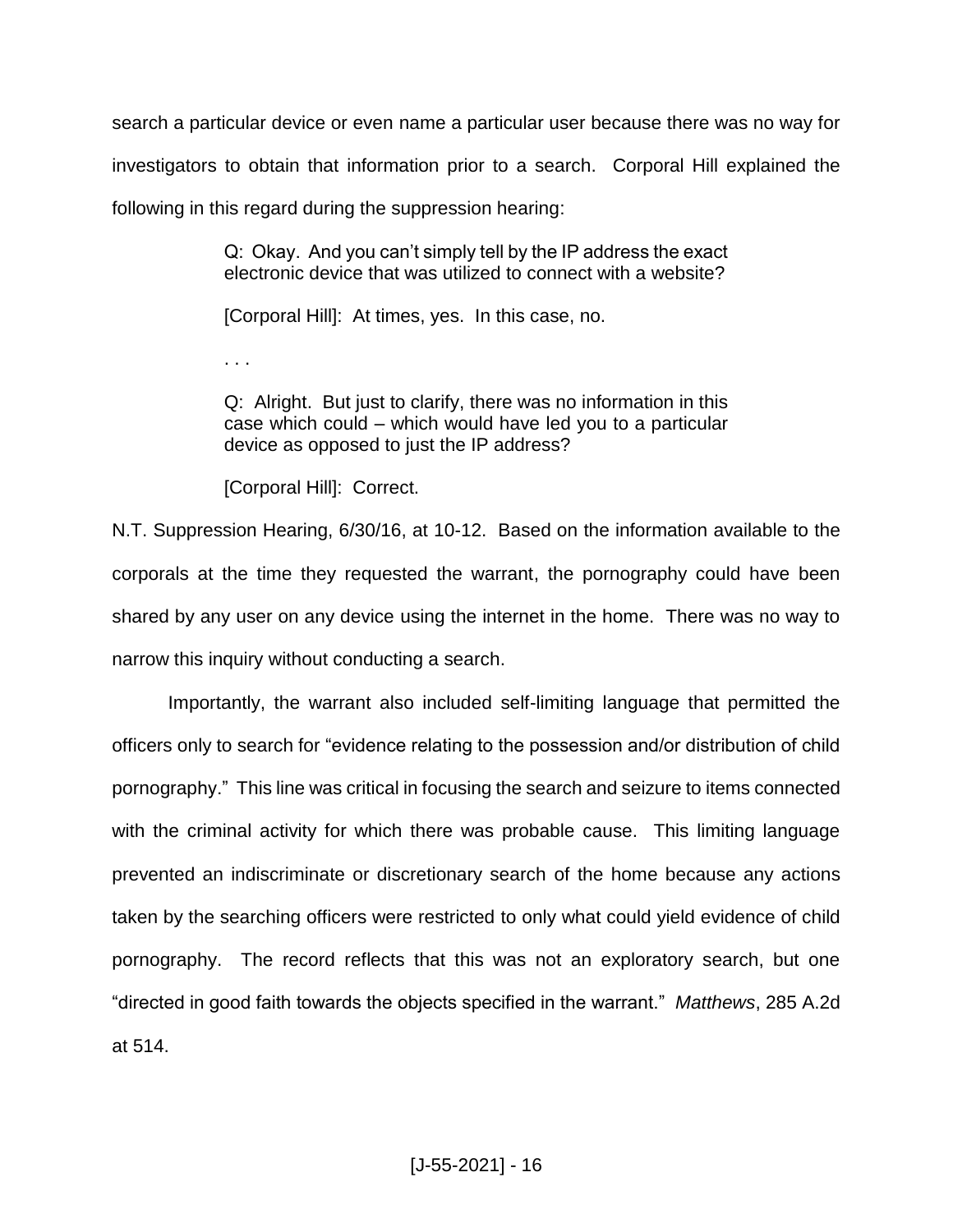Ultimately, given the realistic limitations of this investigation and the nature of this crime, the warrant could not have described the device sharing the contraband with any more detail than the IP address and associated physical address. There was, nevertheless, probable cause to believe that evidence of criminality would be found on a device within the home. Stated simply, the warrant described as particularly as reasonably possible the items for which there was probable cause. Therefore, the warrant was not overbroad in this respect. *See Matthews*, *supra* ("where the items to be seized are as precisely identified as the nature of the activity permits . . . the searching officer is only required to describe the general class of item he is seeking.").

Having concluded that the warrant was not overbroad with respect to the physical items it permitted to be searched and seized, we now address whether the warrant was overbroad with respect to the digital forensic search of the seized devices.

#### **B. The Digital Forensic Search of the Device**

To answer whether the warrant was overbroad with respect to the digital search of the device, we must first address whether a different legal standard should apply to an overbreadth challenge to the search of a digital device than the standard already outlined by our Court in *Grossman* and *Johnson*. Appellant suggests that "it is [the] very uniqueness in the often highly private information contained and accessible on [personal] devices, as well as their sheer storage capacity, that supports a more critical view of the language used in the warrant applications to avoid overbreadth." Appellant's Brief at 23. At the outset, this argument is at odds with *Johnson* where we stated, "we see no logical reason why the legal framework articulated in *Grossman* should not apply here [to an overbreadth challenge to the search of a cell phone.]" *Johnson*, 240 A.3d at 565.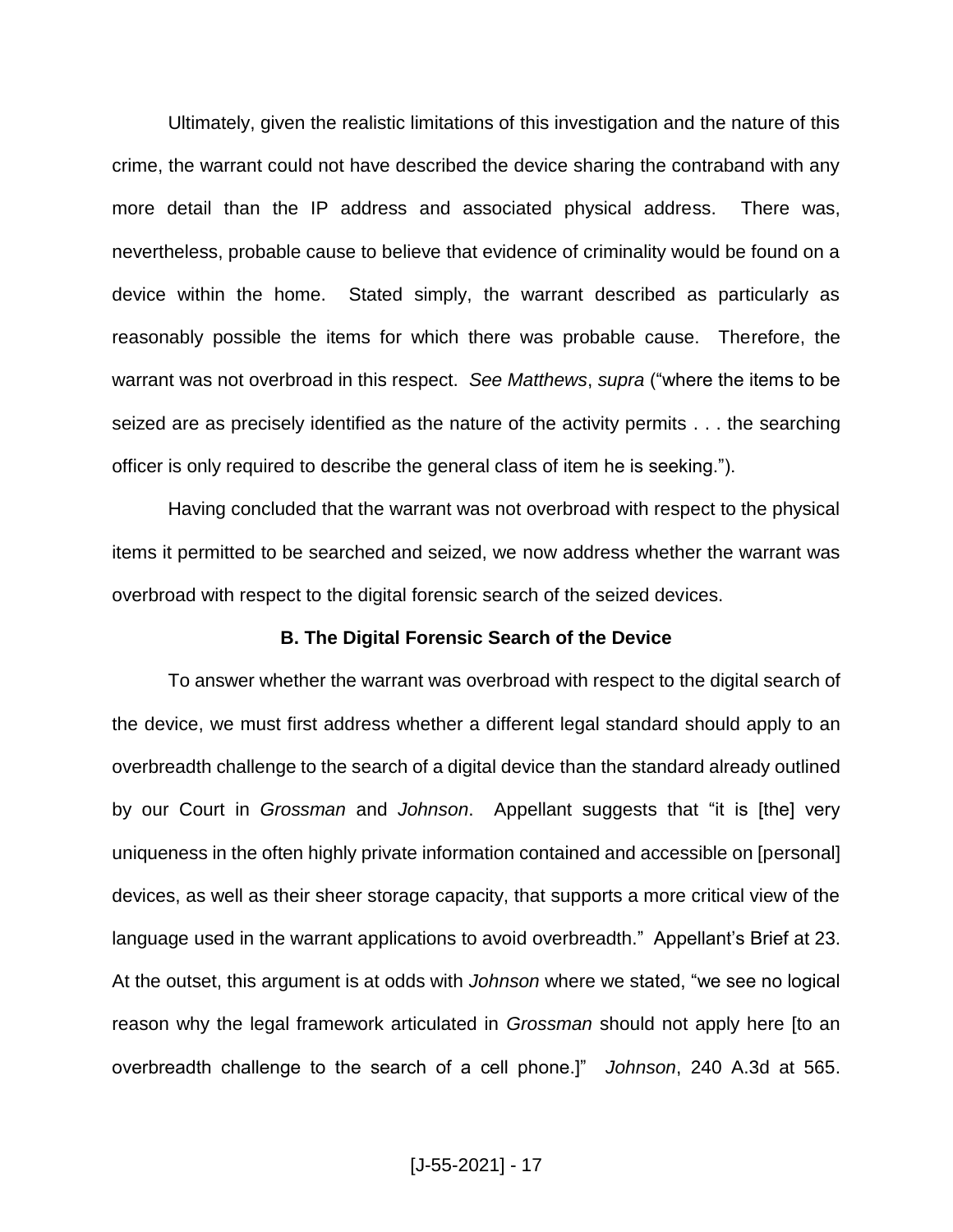Nevertheless, Appellant views the "application of a stricter view of the particularity requirement in searches of digital devices such as his as a logical extension of the reasoning of the Supreme Court in *Riley v. California*, 573 U.S. 373 (2014), and this Court in *Commonwealth v. Fulton*, 179 A.3d 475 (Pa. 2018)." Appellant's Brief at 21.

In *Riley*, the High Court recognized that cell phones often contain a vast amount of highly personal information such that its contents may not be searched without a warrant. In *Fulton*, our Court held that the rule created in *Riley* "is exceedingly simple: if a member of law enforcement wishes to obtain information from a cell phone, get a warrant." *Fulton*, 179 A.3d at 319. A warrant is required to search a cell phone "because, like one's home, an individual's expectation of privacy is in the cell phone itself, not in each and every piece of information stored therein." *Id*. at 316-17. In fact, "a cell phone search would typically expose to the government far **more** than the most exhaustive search of a house." *Id*. (citing *Riley*, 573 U.S. at 396-97) (emphasis in original).

Because a cell phone often contains even more personal information than a home, it logically follows that a warrant should be required to search the contents of a cell phone, just as a warrant is required to search the contents of a home. This rationale, however, does not support the conclusion that, once obtained, a warrant to search a digital device should be held to a higher overbreadth standard than a warrant to search a home simply because of the former's storage capacity. Of course, as discussed *supra*, our Constitution requires that *all* warrants, including warrants to search a digital space, (1) describe the place to be searched and the items to be seized with specificity and (2) be supported by probable cause to believe that the items sought will provide evidence of a crime. In applying this standard, courts must be cognizant of the privacy interests associated with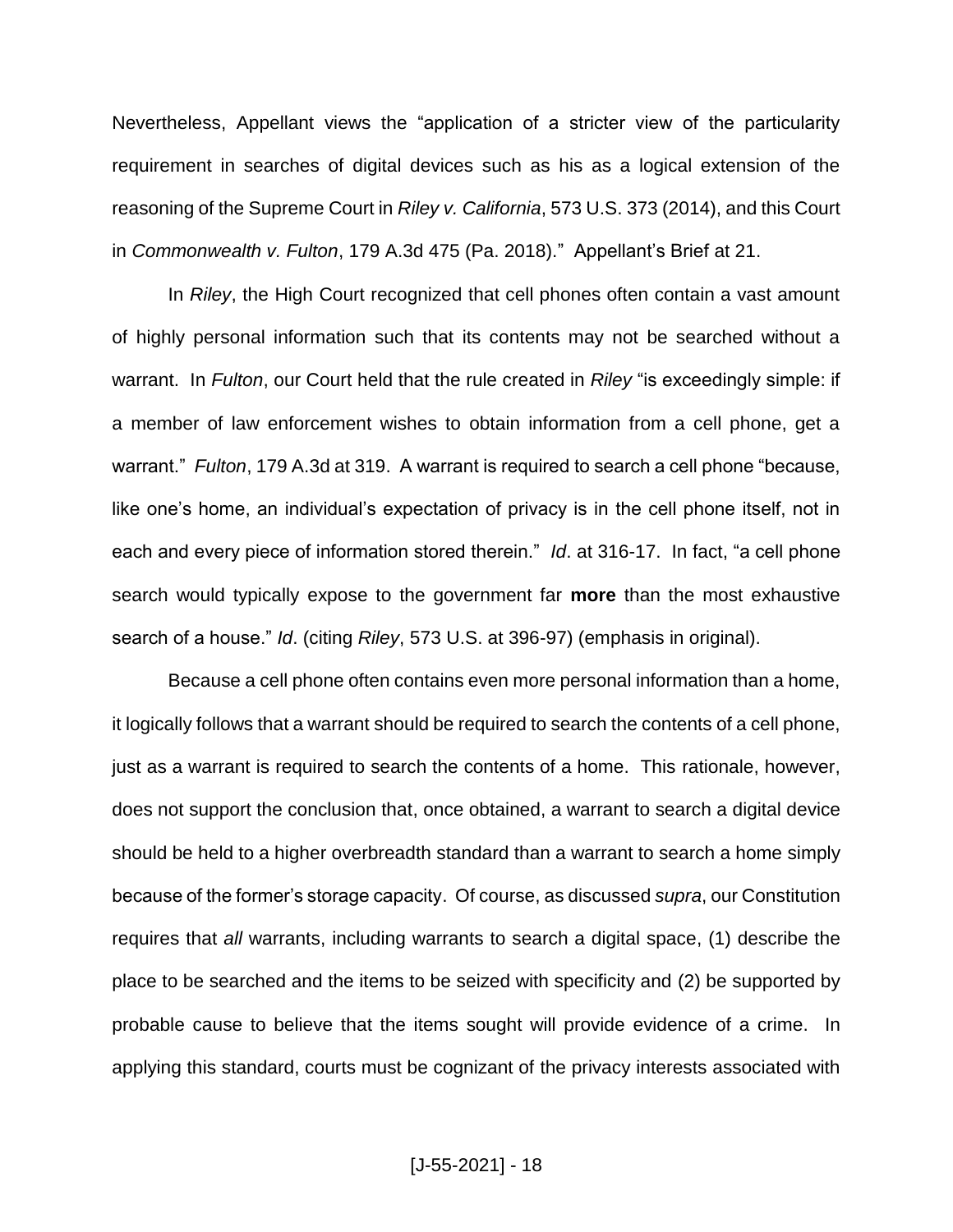personal electronic devices. However, just as with a search of a home and other spaces where an individual maintains a privacy interest, if there is probable cause that evidence of a crime will be found within an electronic device, that evidence should not be shielded simply because a defendant comingles it with personal information in a digital space with vast storage capacity. This is particularly so when, like here, the nature of the crime is electronic or internet based.

Thus, consistent with *Johnson*, we hold that the *Grossman* standard for an overbreadth challenge applies equally to the search of a digital space as it does for a physical search. *Johnson*, 240 A.3d at 585. Applying that standard to the digital search in this case, we again look to see whether the warrant described "as nearly as may be those items for which there is probable cause." *Grossman*, 555 A.2d at 899 ("The clear meaning of this language is that a warrant must describe the items as specifically as reasonably possible."); PA. CONST. art. I, § 8.

As discussed earlier, Appellant argues that probable cause was limited to the evidence of child pornography shared from his IP address on December 28, 2014, and therefore the warrant was overbroad for failing to include "specific dates, types of files, [or] specific programs." Appellant's Brief at 15. According to Appellant, the warrant was overbroad because it "allowed for the prohibited 'rummaging' through *all* files on *all* seized devices, nearly all of which contained private, non-criminal material." *Id*. at 16. Appellant's argument again minimizes the depth of probable cause and exaggerates what that warrant authorized in this case.

Although Corporal Goodyear personally downloaded an image file depicting child pornography on December 28, 2014, that did not mean probable cause was limited to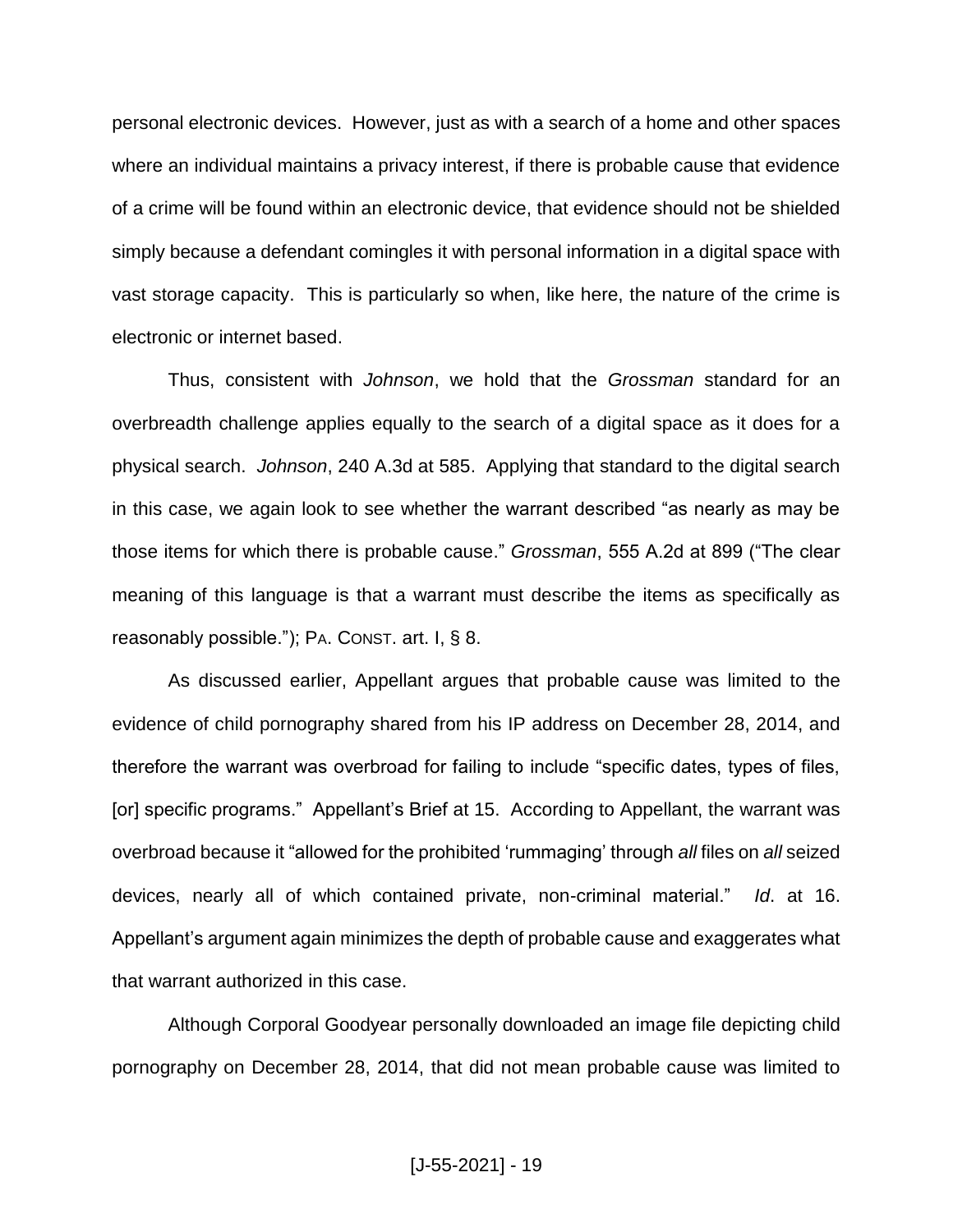that particular date or that particular file. The affidavit of probable cause explained that, based on the corporals' experience investigating this type of crime, individuals who download and share child pornography usually maintain a collection of child pornography in a secure, private location for long periods of time. Importantly, the affidavit noted that the user investigated here "had such a collection of child pornography available on a [filesharing] network." Affidavit of Probable Cause at ¶ 25. These facts established probable cause that someone was sharing a collection of child pornography in general, which is exactly what the warrant permitted the officers to search for and seize. Because probable cause was not limited to the single instance of conduct that Appellant points to, the warrant did not need to include a specific date, type of file, or program in order to satisfy the requirement to describe the items as nearly as may be.<sup>6</sup>

Appellant also argues that the warrant's self-limiting language allowing a search only for "evidence relating to the possession and/or distribution of child pornography" did not cure its alleged overbreadth because officers still had access to the entire device and all the personal, non-criminal information therein. As discussed *supra*, it is undisputed that "a warrant cannot be used as a general investigatory tool to uncover evidence of a crime. Nor may a warrant be so ambiguous as to allow . . . the general 'rummaging' banned by the Fourth Amendment." *Commonwealth v. Rega*, 933 A.2d 997, 1011 (Pa.

<sup>&</sup>lt;sup>6</sup> Even if the investigators had been able to discover some type of identifying metadata or file type prior to the search, the affidavit also explained how easily these files can be hidden, modified, or destroyed, such that the device needs to be searched in its entirety by a qualified computer expert in a laboratory or controlled environment. Therefore, the affidavit explained why the warrant could not include the specific details that Appellant argues should be necessary. Again, "where the items to be seized are as precisely identified as the nature of the activity permits and an exact description is virtually impossible, the searching officer is only required to describe the general class of the item he is seeking." *Matthews*, 285 A.2d at 514.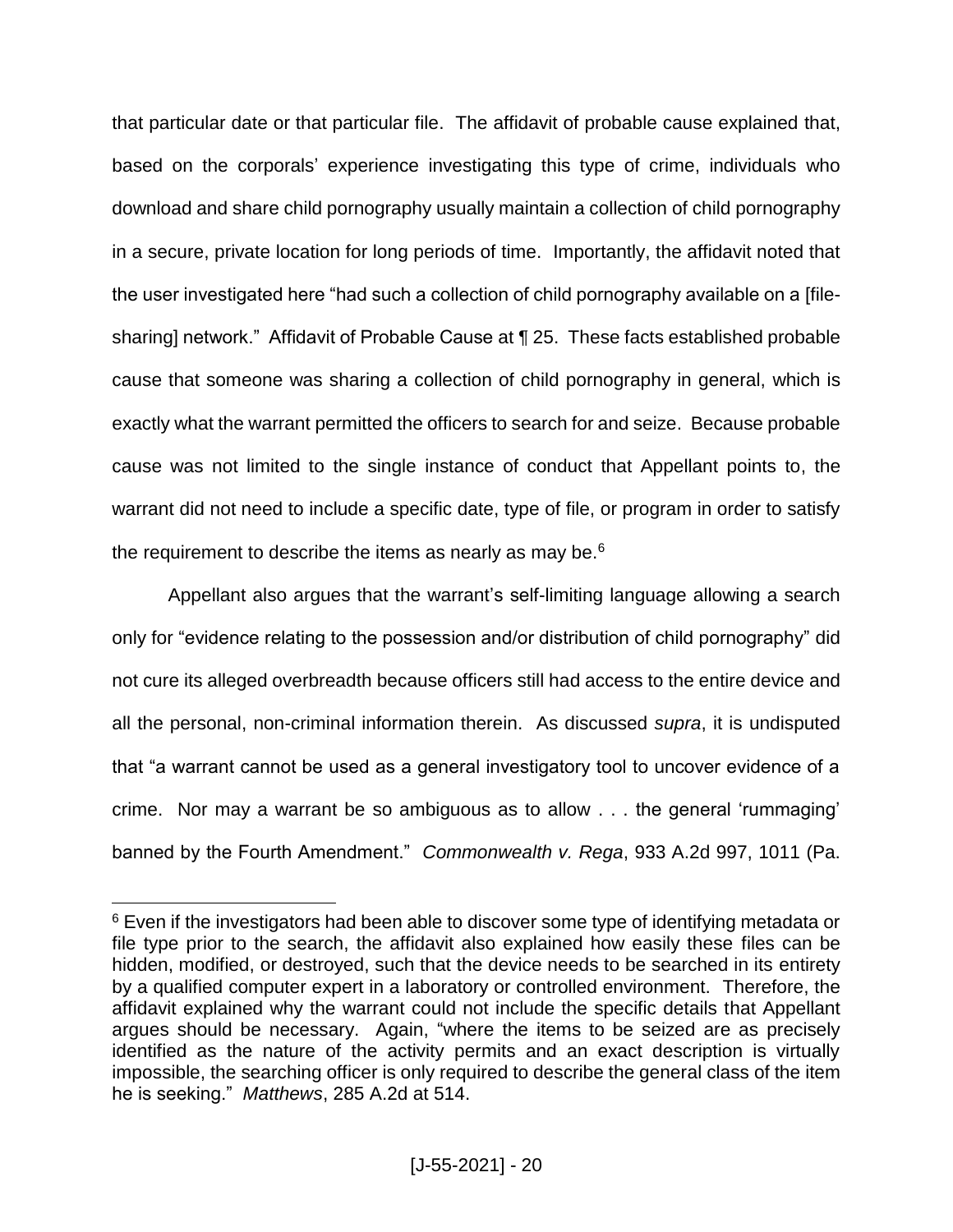2007) (citation omitted). This case, however, is not one where officers were given free rein to look at anything within the phone to generally look for evidence of a crime. *See e.g.*, *Orie*, *supra*; *Melvin*, *supra*. Instead, the warrant was issued because an unknown user within Appellant's home was under investigation for an internet-based crime. The warrant only allowed the officers to search for evidence of that particular crime. They could not indiscriminately rummage through any and all files as Appellant suggests, but rather could only conduct a digital forensic search "by a qualified computer expert in a laboratory or other controlled environment" and only for evidence of child pornography. Affidavit of Probable Cause at ¶ 7. We are, as the lower courts were, satisfied that the limiting language provided in the warrant and supported by the affidavit of probable cause was specific enough that rummaging would not be permitted, nor would this warrant be used as a general investigatory tool. Because we find that the warrant sufficiently described the items for which there was probable cause, it was not overbroad.<sup>7</sup>

# **III. Conclusion**

<sup>&</sup>lt;sup>7</sup> It should be noted that Appellant and amici repeatedly suggest that officers will look through a suspect's private information once a warrant provides a limited scope of access to a personal digital device. This, however, is a separate issue than the overbreadth claim before us. In assessing overbreadth, a reviewing court must determine if the warrant describes the items for which there is probable cause with sufficient particularity. When a warrant is not overbroad on its face, a separate and subsequent issue may be whether the searching officers went beyond the scope of authority granted by that warrant. *See e.g.*, Wayne R. LaFave, 4 *Search and Seizure: A Treatise On The Fourth Amendment*, § 4.10 *Scope and intensity of the search* (6th ed. 2020) ("Assuming that a warrant meets the constitutional requirements of particularity, the descriptions provided are highly relevant in determining the permissible scope and intensity of the search which may be undertaken pursuant to the warrant."). This latter issue is not subsumed within the question granted for review and there was no evidence that such overreach occurred here. As discussed *supra*, the officers conducted an expert forensic search only of devices that contained a file-sharing program and only for evidence of child pornography, which is exclusively what was discovered during the search.